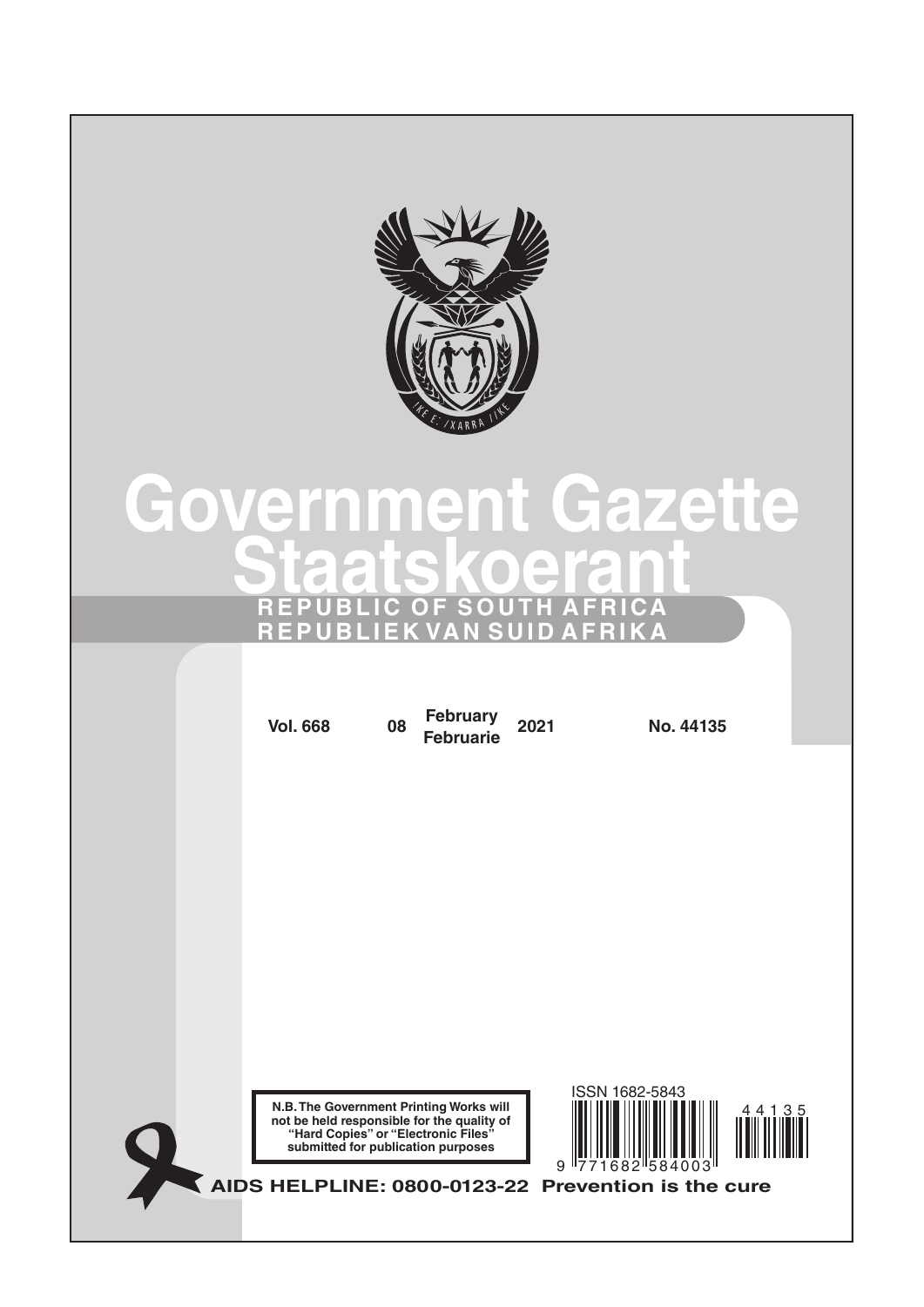## **IMPORTANT NOTICE:**

**The GovernmenT PrinTinG Works Will noT be held resPonsible for any errors ThaT miGhT occur due To The submission of incomPleTe / incorrecT / illeGible coPy.**

**no fuTure queries Will be handled in connecTion WiTh The above.**

#### **Contents**

| No. |                                                                    | Gazette<br>No. | Page<br>No. |
|-----|--------------------------------------------------------------------|----------------|-------------|
|     | <b>GOVERNMENT NOTICES • GOEWERMENTSKENNISGEWINGS</b>               |                |             |
|     | Basic Education, Department of / Basiese Onderwys, Departement van |                |             |
| 75  |                                                                    | 44135          | З           |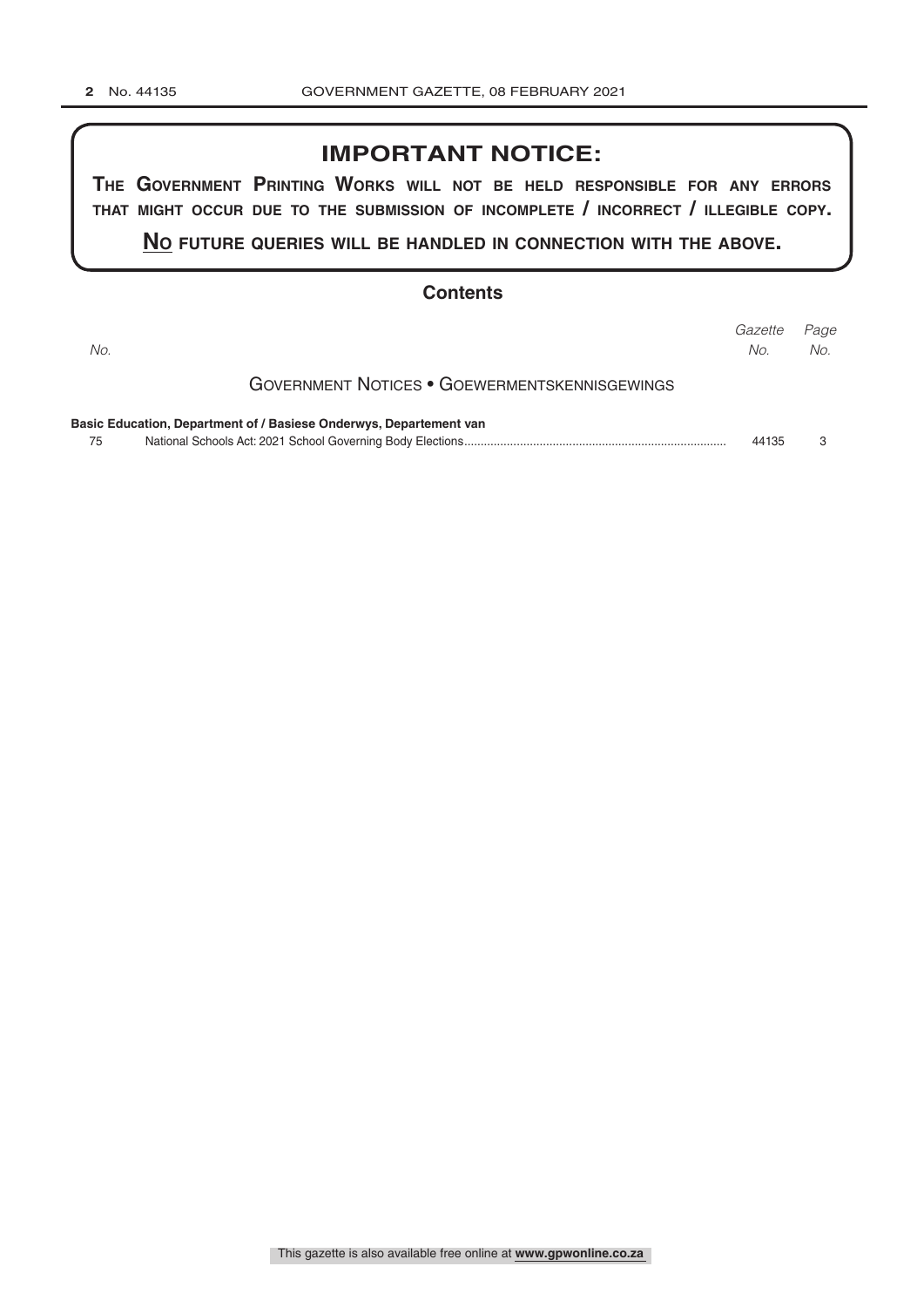## <span id="page-2-0"></span>Government Notices • Goewermentskennisgewings

#### **Department of Basic Education**

**NO. 75 08 February 2021**

### THE 2021 SCHOOL GOVERNING BODY ELECTIONS

#### ANNOUNCING THE EXTENSION OF THE PERIOD FOR THE 2021 SCHOOL GOVERNING BODIES

#### ELECTIONS AND THE TIME FOR THE ASSUMPTION OF DUTIES FOR THE

#### NEWLY ELECTED SCHOOL GOVERNING BODIES

I, Angelina Matsie Motshekga, Minister of Basic Education, after consultation with the Council of Education Ministers hereby announce the extension of the period for the 2021 School Governing Body (SGB) Elections to be from 1 March to 30 April 2021 and that newly elected SGBs assume their responsibilities when they are declared to be freely and fairly elected SGB members.

For further information all interested persons and organisations are invited to contact, in writing, and to direct their comments to -

The Director- General, Private Bag X895, Pretoria, 0001, for attention: Mr J Ndlebe tel. 012 357 4163, email ndlebe.j@dbe.gov.za, fax 012 323 0134.

Kindly provide the name, address, telephone number, fax number and email address of the person or organisation submitting the comments.

 $-671.19044$ 

**MRS AM MOTSHEKGA, MP MINISTER OF BASIC EDUCATION** DATE: 29/01/2021